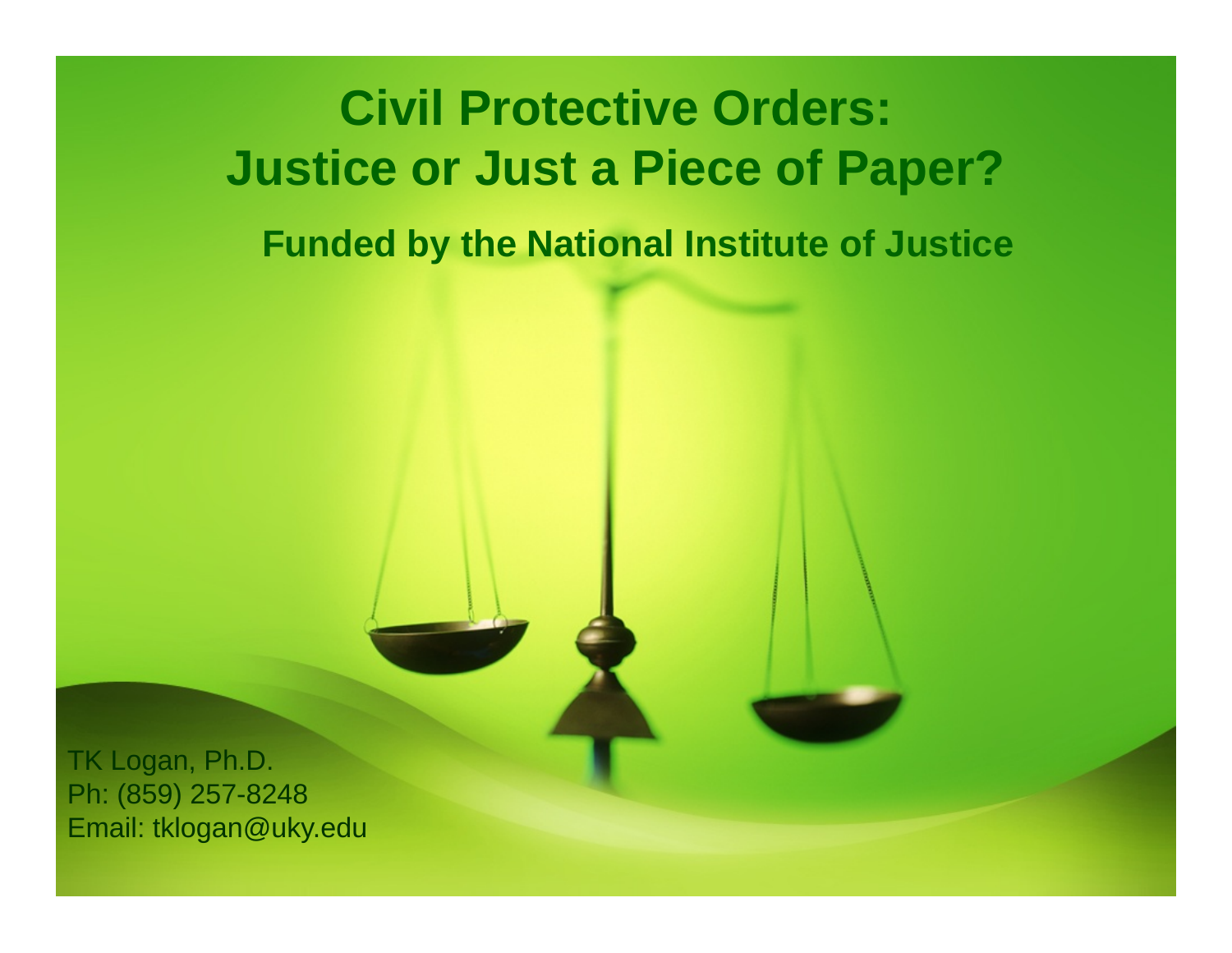### **Study background**

#### • Study methods:

#### – **Victim interviews**

- Baseline: 213 women recruited out of court at the time they obtained a civil protective order. Interviewed at 3 weeks after the protective order. Follow ups: 3-months and 6-month follow ups after the protective order (99% follow up rate with a final sample of 210)
- All women in the study were granted the protective order
- All of the women in the study voluntarily obtained the protective order

#### **Supplementary data**

- •Interviews with key community informants (n=188),
- $\bullet$ Official court data
- $\bullet$ Other research and data from the targeted jurisdictions

#### – **Cost data**

• State specific data when possible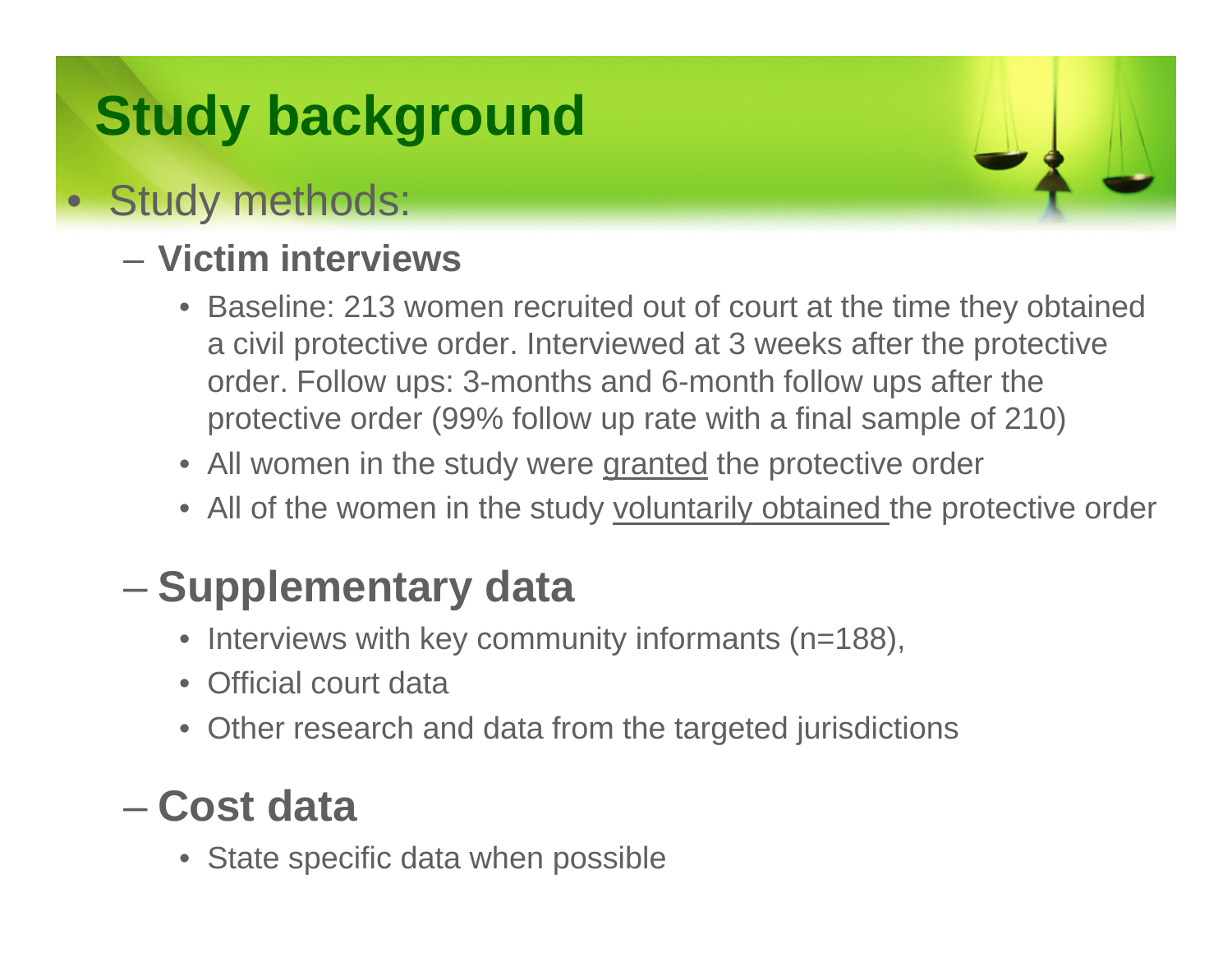### **Background**

- $\bullet$  Victims
	- **33 years old**
	- **80% had children**
	- **72.9% white (26.2% black) urban; 99.1% white rural**
	- **27% had less than a high school education and no GED**
	- **48% were unemployed**
	- **Median income was \$15,000**
- • Relationship
	- **51% married or ex-spouses**
	- **49% boyfriend or exboyfriend**
	- **48% had children in common**
- $\bullet$ **Respondents** 
	- **35 years old**
	- **Prior charges and convictions**
		- 78% had prior misdemeanor or felony charges
			- 9 average charges
		- 63% had prior misdemeanor or felony convictions
			- 7 prior convictions
	- **16% had prior DVOs against other victims in Kentucky**
	- **87% had been in jail**
	- **25% ever in prison**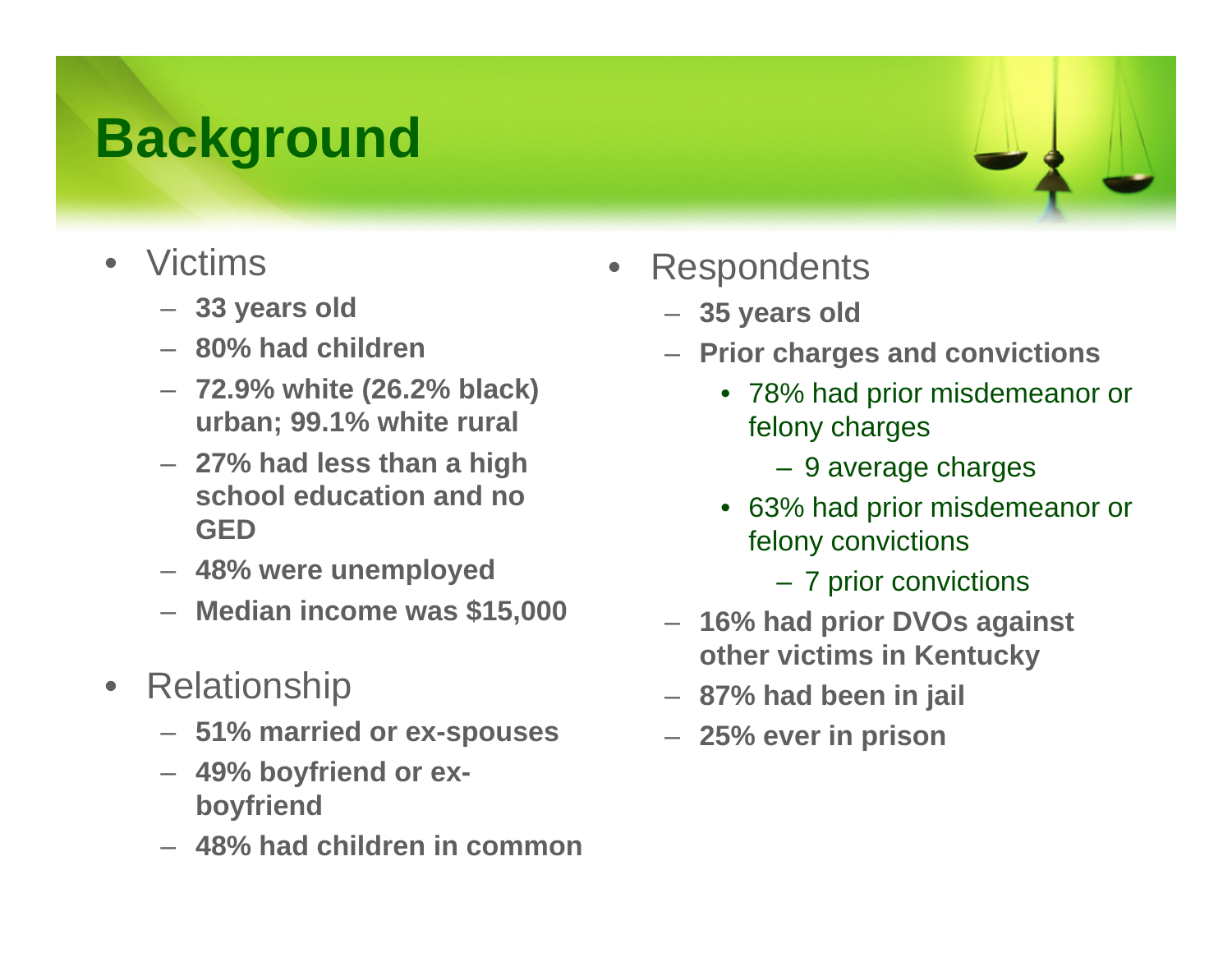### **Do civil protective orders work?**

### ¾ How do you define "work?"

- **1. How do protective orders impact violence and abuse?**
	- •Do civil protective orders stop the violence?
	- $\bullet$ Do civil protective orders reduce violence and abuse?

**2. What are victim perspectives on protective order effectiveness?**

- $\bullet$ How do civil protective orders impact fear of future harm?
- $\bullet$ How do effective do victims think the protective order was?
- **3. What are the costs and cost benefits of civil protective orders?**
- **4. Who do protective orders work best for and under what circumstances?**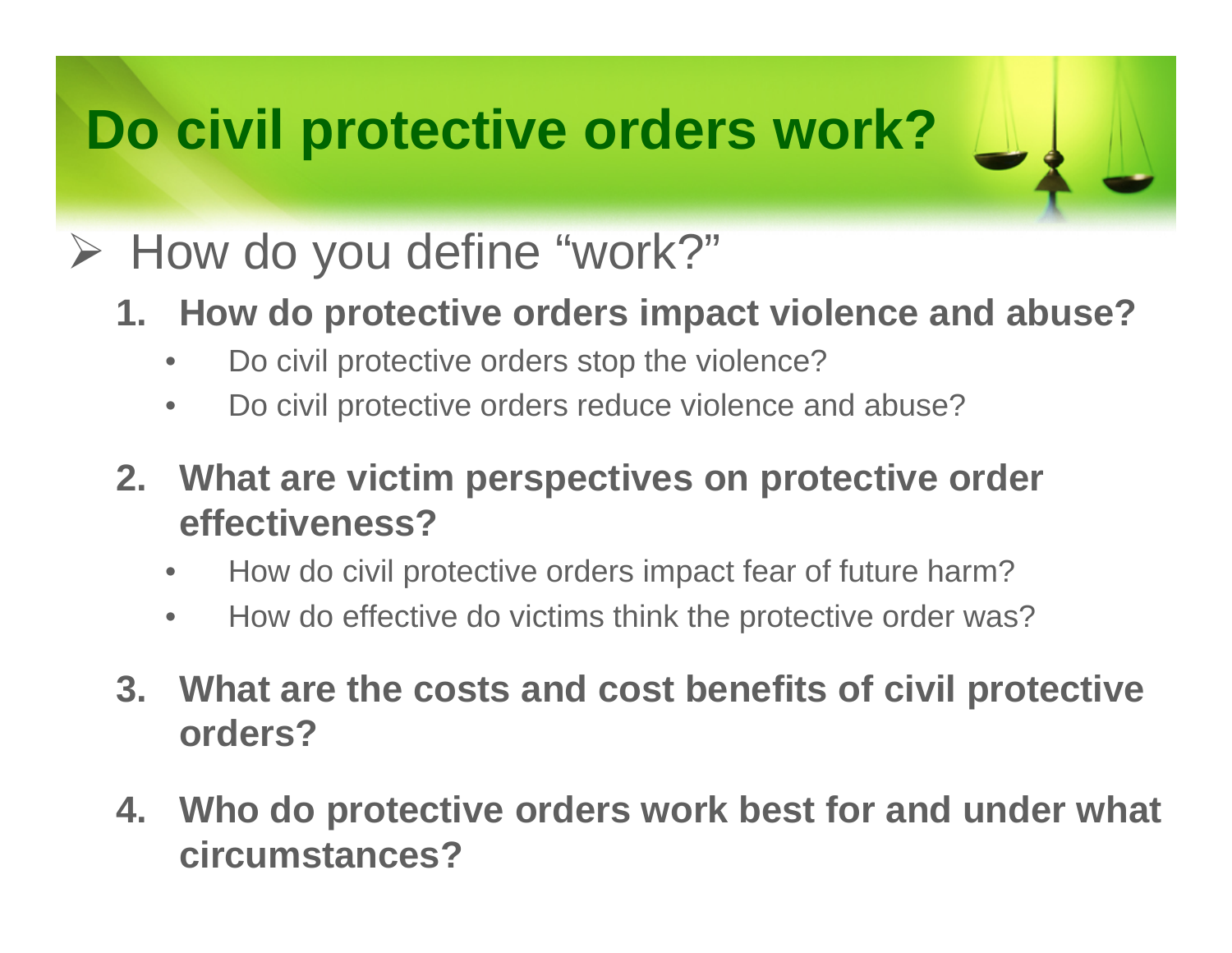#### **Do protective orders stop the violence or reduce violence?**

- Half of victims did not experience a violation of a protective order during the 6-month follow up
- Of the half that did experience violations
	- **Abuse and violence was significantly reduced!**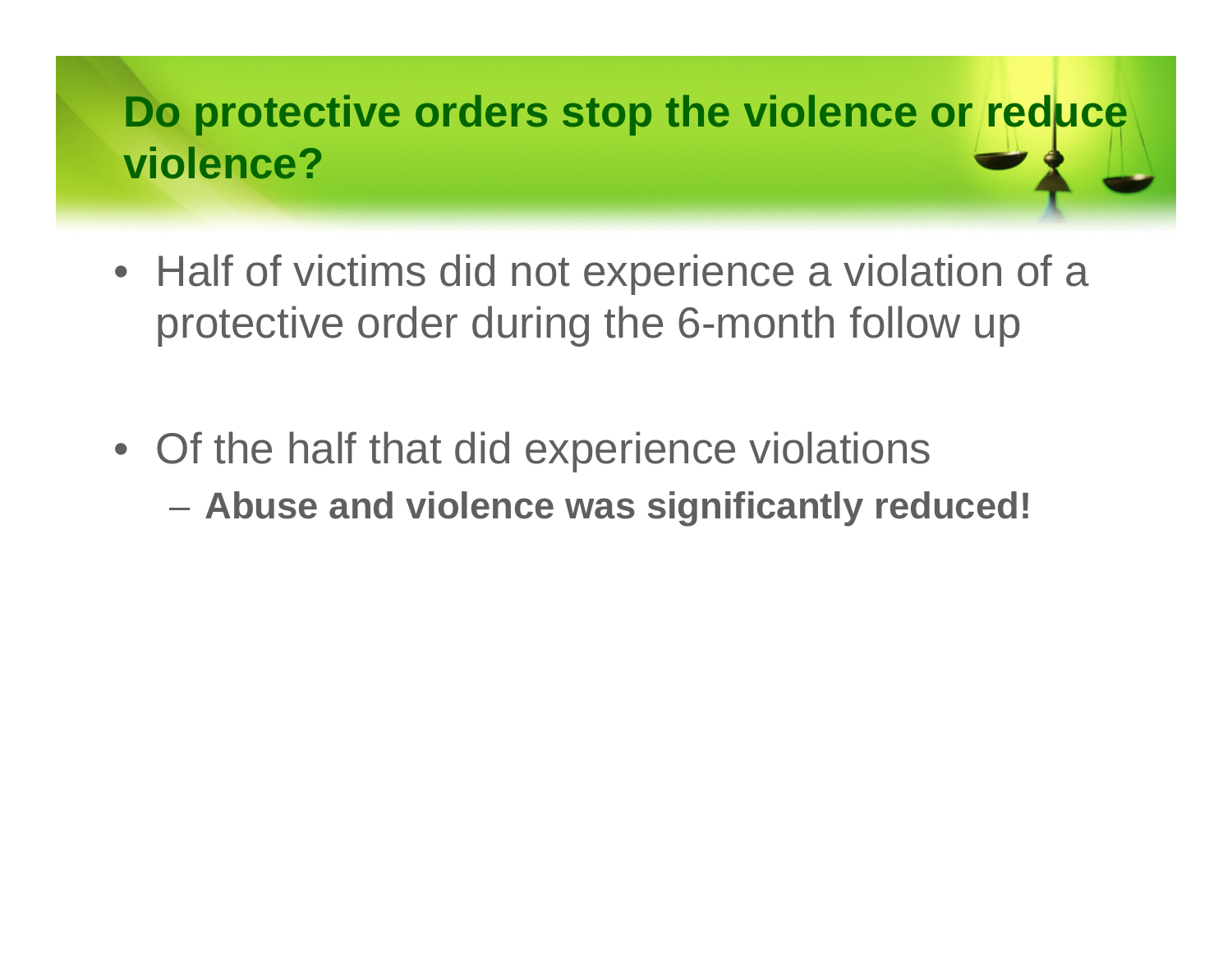#### **How do effective do victims think the protective order was?**

- Victims appreciated the order
	- **95% of those with no violations and 77% of those with violations felt the protective order was fairly or extremely effective**
	- $\mathcal{L}_{\mathcal{A}}$  **Victim fear at the six month follow up was significantly reduced from their fear levels before the protective order was issued**
	- **Only 4% dropped the order during the 6 month follow up**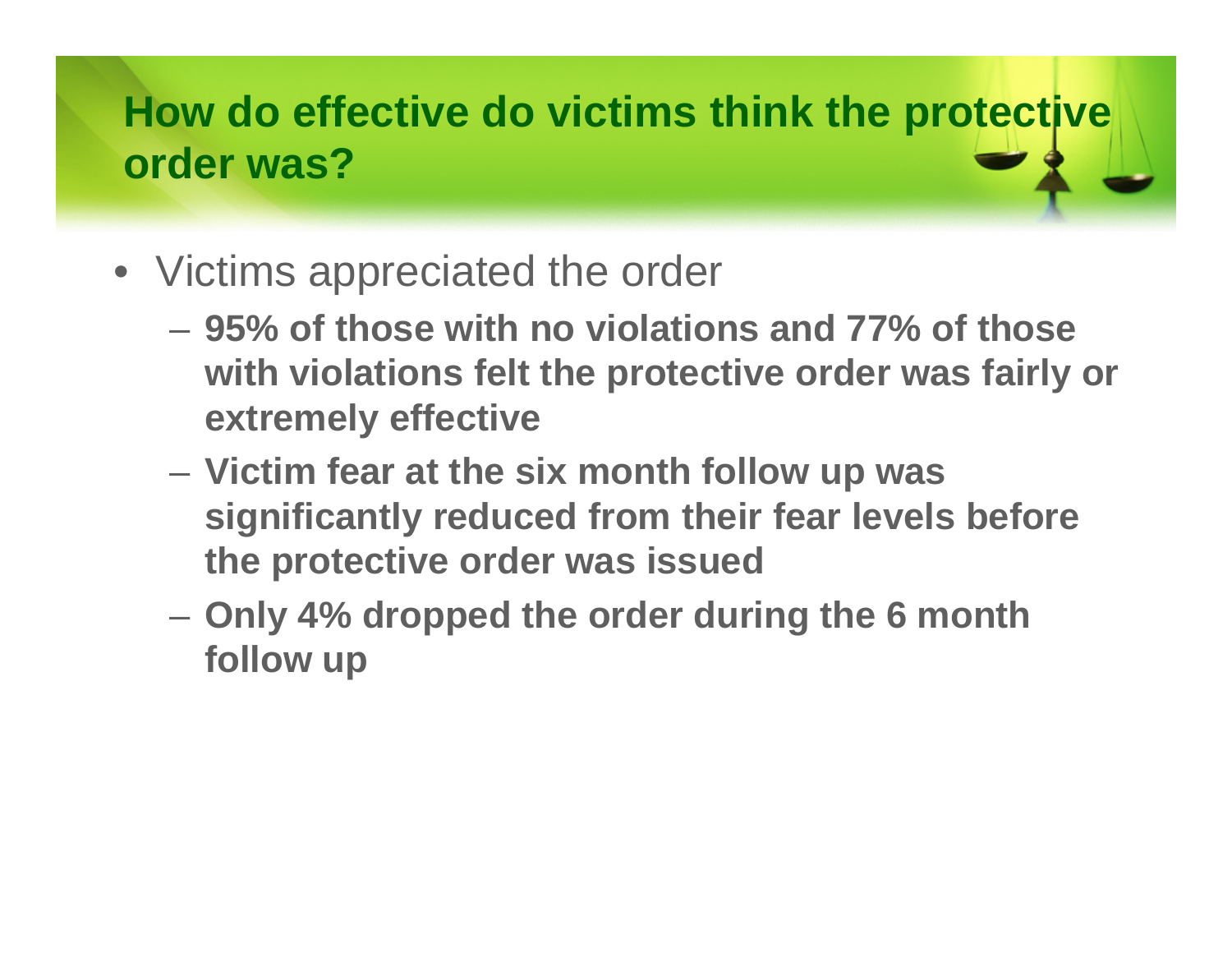### **Cost and cost-benefit of civil protective order**



- Overall,
	- – **For every dollar spent on the PO intervention there is \$30.75 in avoided costs to society per petitioner (costs from partner violence that would have been expected had there been no protective order)**
- Cost-Benefit to the State
	- $\mathcal{L}_{\mathcal{A}}$  **Extrapolation to civil protective orders issued in 2007 statewide (adjusted 15% for same sex and male victims)**
		- Civil protective orders saved the state **\$85 million** in costs that would have been expected from partner violence had there been no civil protective order issued.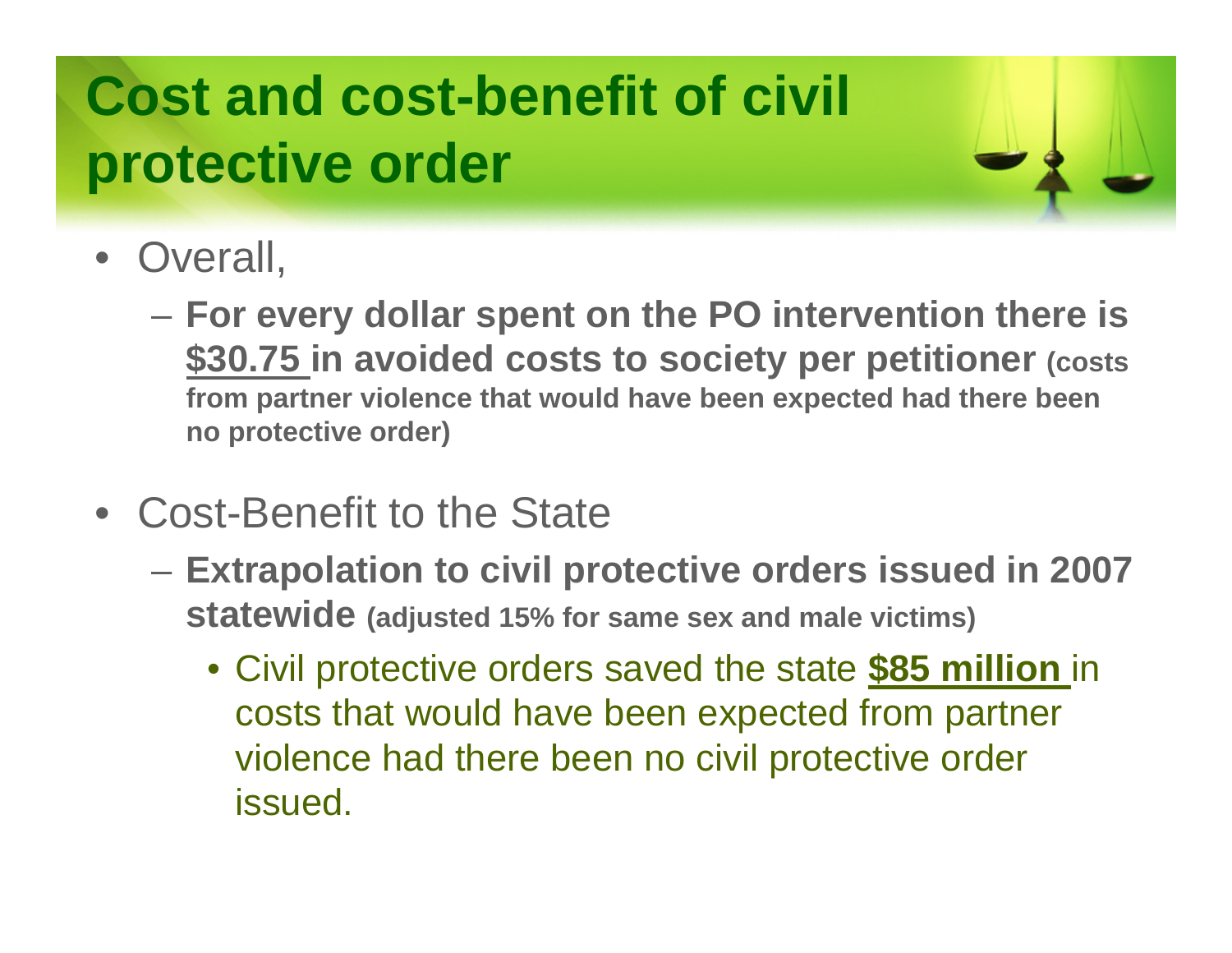### **Stalking is dangerous, harmful, and costly**

- • Stalking is significantly associated with protective order violations
- $\bullet$  Stalking behavior after the protective order is issued is associated with threats and violence
- Stalking is associated with greater property damage and more work loss for stalking victims compared to those who experience violations but no stalking
- Stalking is associated with higher victim distress than even those who experience violations but not stalking
- $\bullet$  Stalking cost the state at least \$9 million dollars in a one year period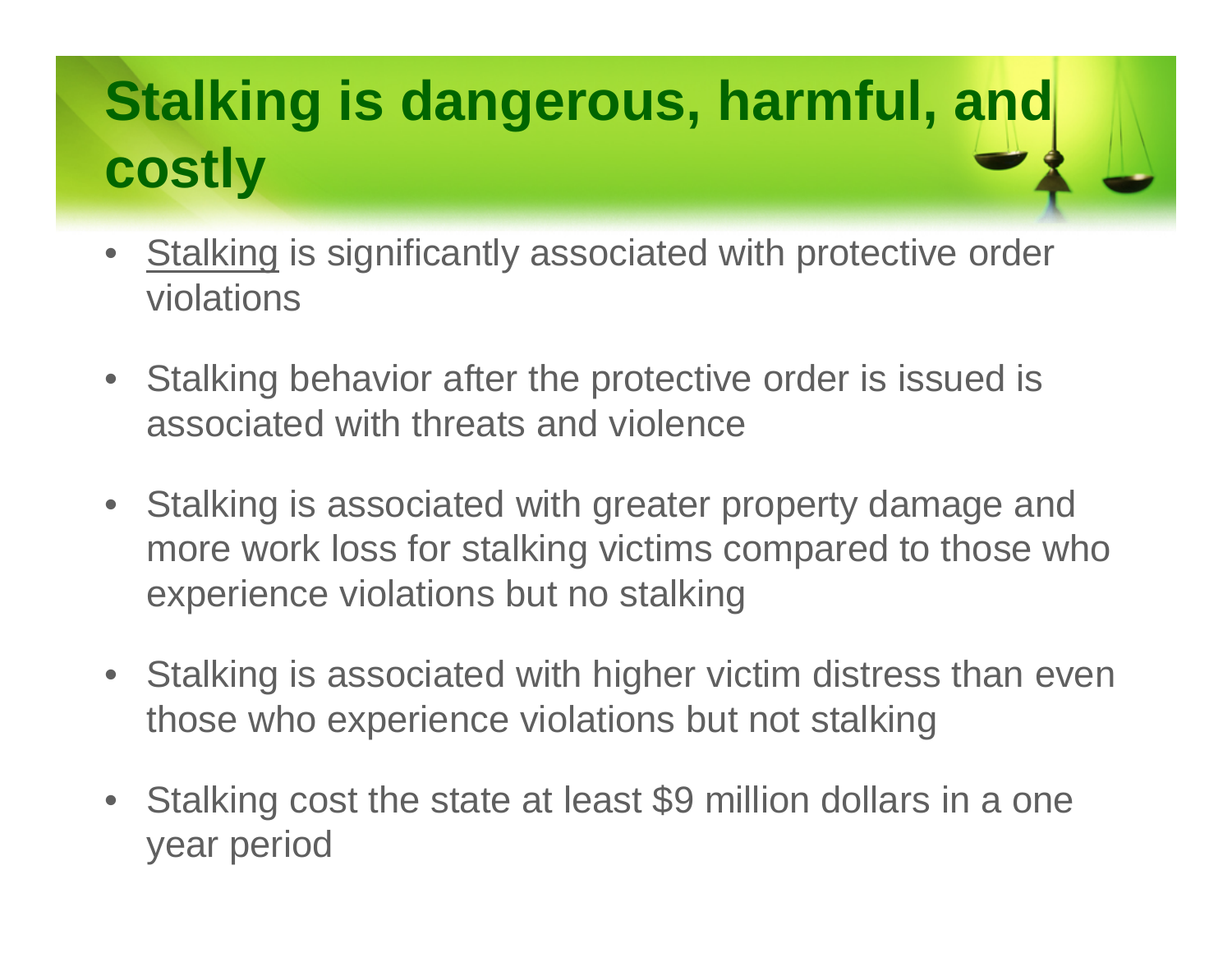### **Key community contextual differences**



- Rural women were more afraid of every kind of fear at baseline than urban women AND had higher sustained fear than urban women at follow up.
- $\bullet$  Rural women experienced more:
	- **Child interference threats, threats to harm others and actual harassment of close others**
	- **More threats and actual use of a weapon**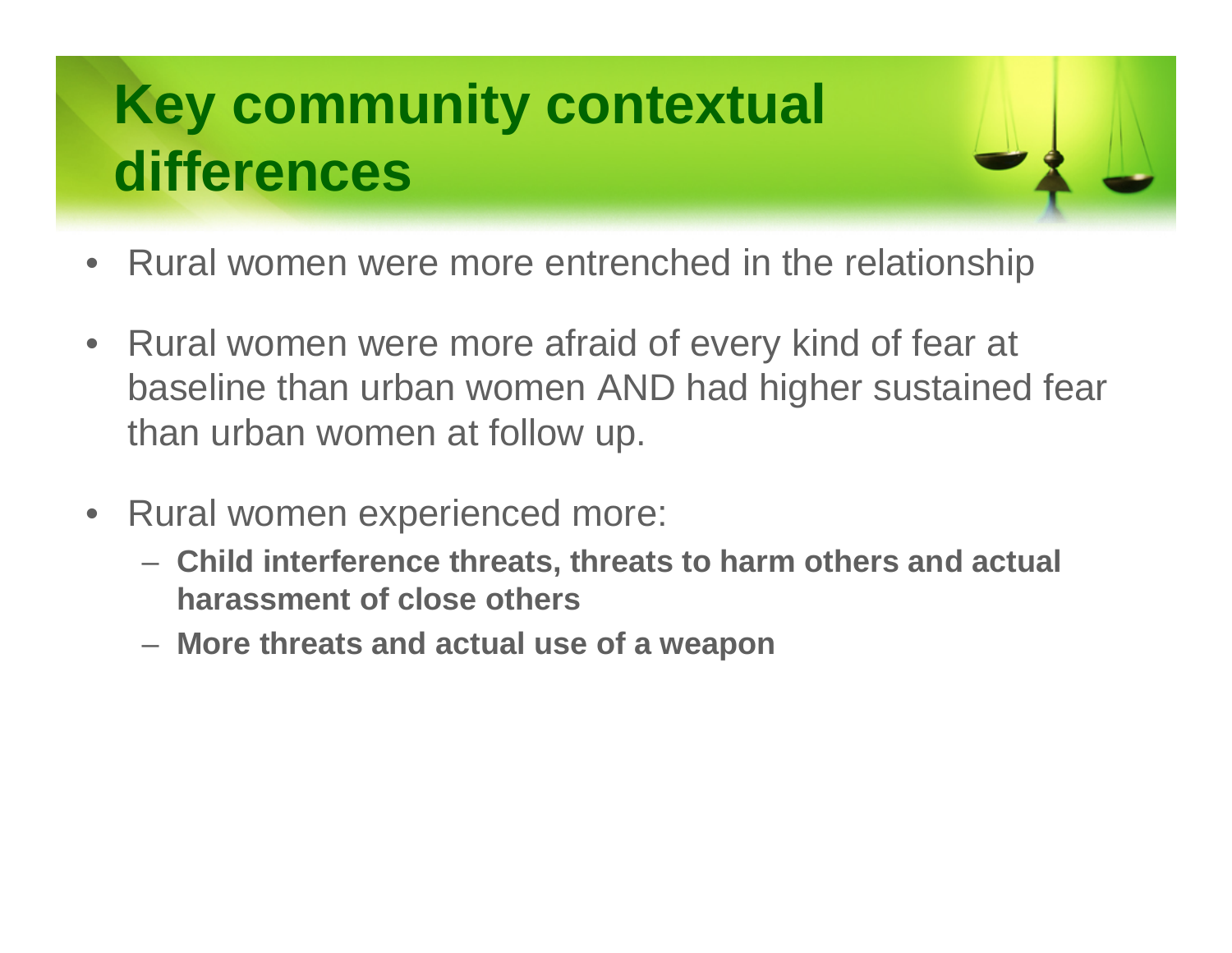### **Barriers to protective orders and to protective order enforcement**

- $\bullet$  Access to protective orders and to protective order enforcement is more difficult in rural areas which is consistent with secondary justice system data
	- **Rural areas have higher non-service rates, fewer domestic violence-related charges, and lower domestic violence-related convictions**
	- **Rural key community informants believed fewer women in their community who request protective orders actually receive them than urban key community informants**
	- **Rural women described more run-around, more problems related to politics, more victim blame and gender bias against them than urban women**
	- **Rates of perceived arrest and actual charges related to partner violence, stalking, and protective order violations were lower in the rural area compared to the urban area**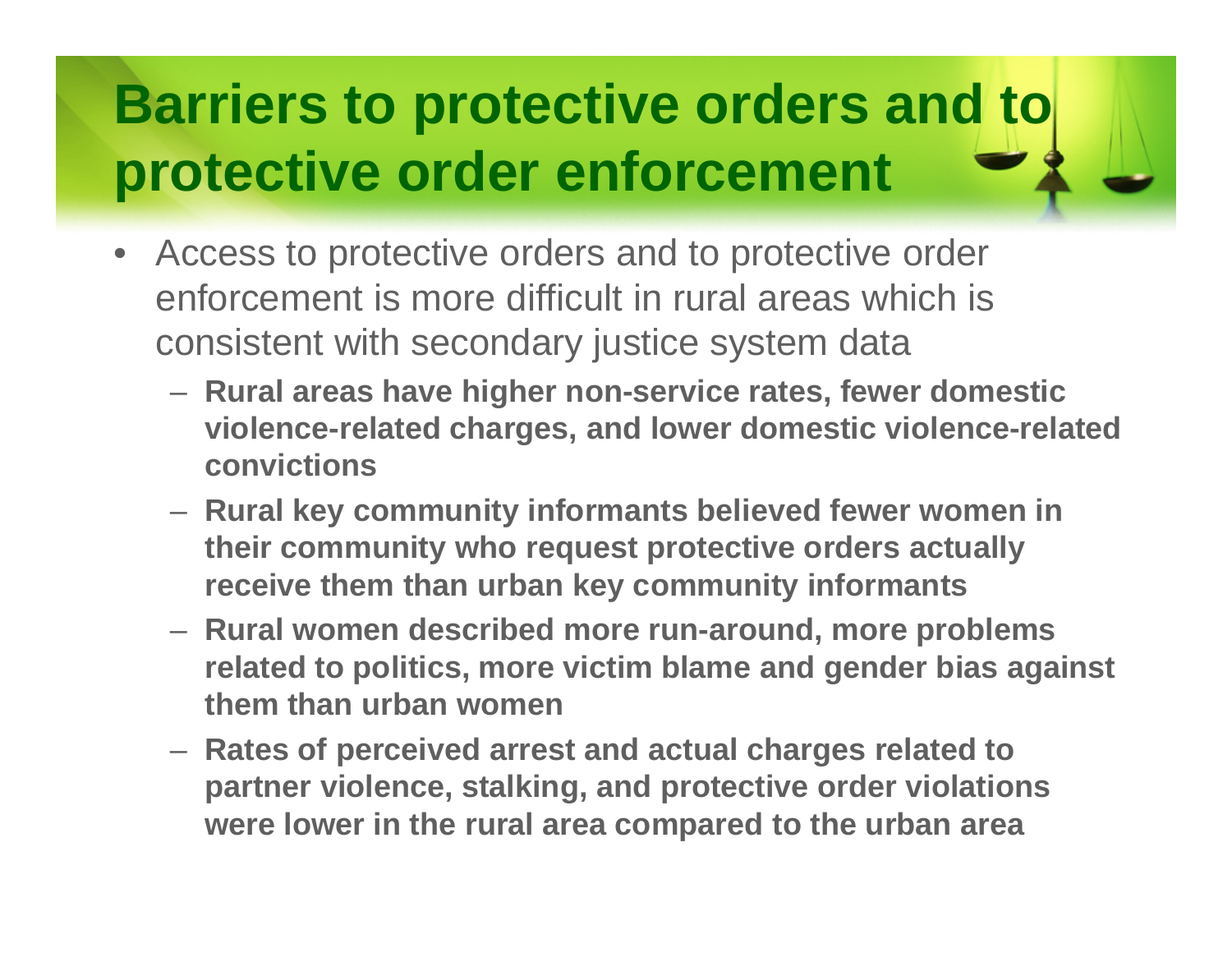### **Good News!**

- 1. Protective orders do make a difference in violence and abuse for many victims and their children!
	- **Abuse and violence reduced; fear reduced; quality of life increased**
- 2. Victims appreciate the order
- 3. Protective orders cost very little in comparison to the suffering and costs of victims
- 4. Protective orders are a low cost intervention with big dividends to society (\$85 million dollars)
- 5. Protective order effectiveness does not appear to be influenced by area/jurisdiction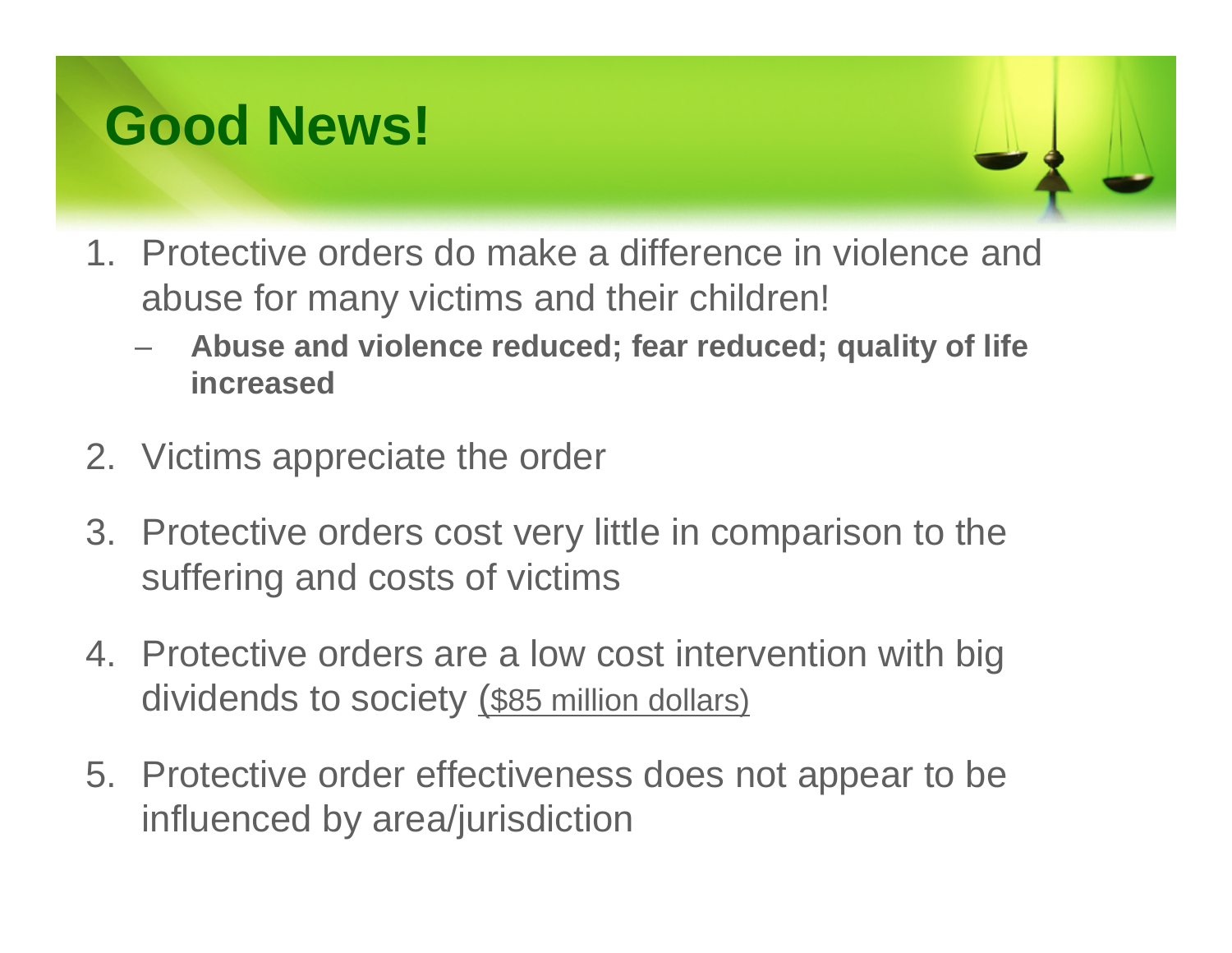### **Areas for improvement**

- Strengthening enforcement by encouraging the full implementation and enforcement when violations occur
- Develop more effective interventions to address partner stalking at all levels
- Address barriers to access and enforcement
	- **For example, Navigation barriers, Gatekeeper barriers, Biases**
- Agency communication and coordination is key to fully addressing partner violence
	- • Acknowledge that agencies are dependant on each other to fully address partner violence
	- • Realize that each agency may see a different group of victims, must keep the bigger picture in mind
	- •Express appreciation to agencies that work to make victim lives better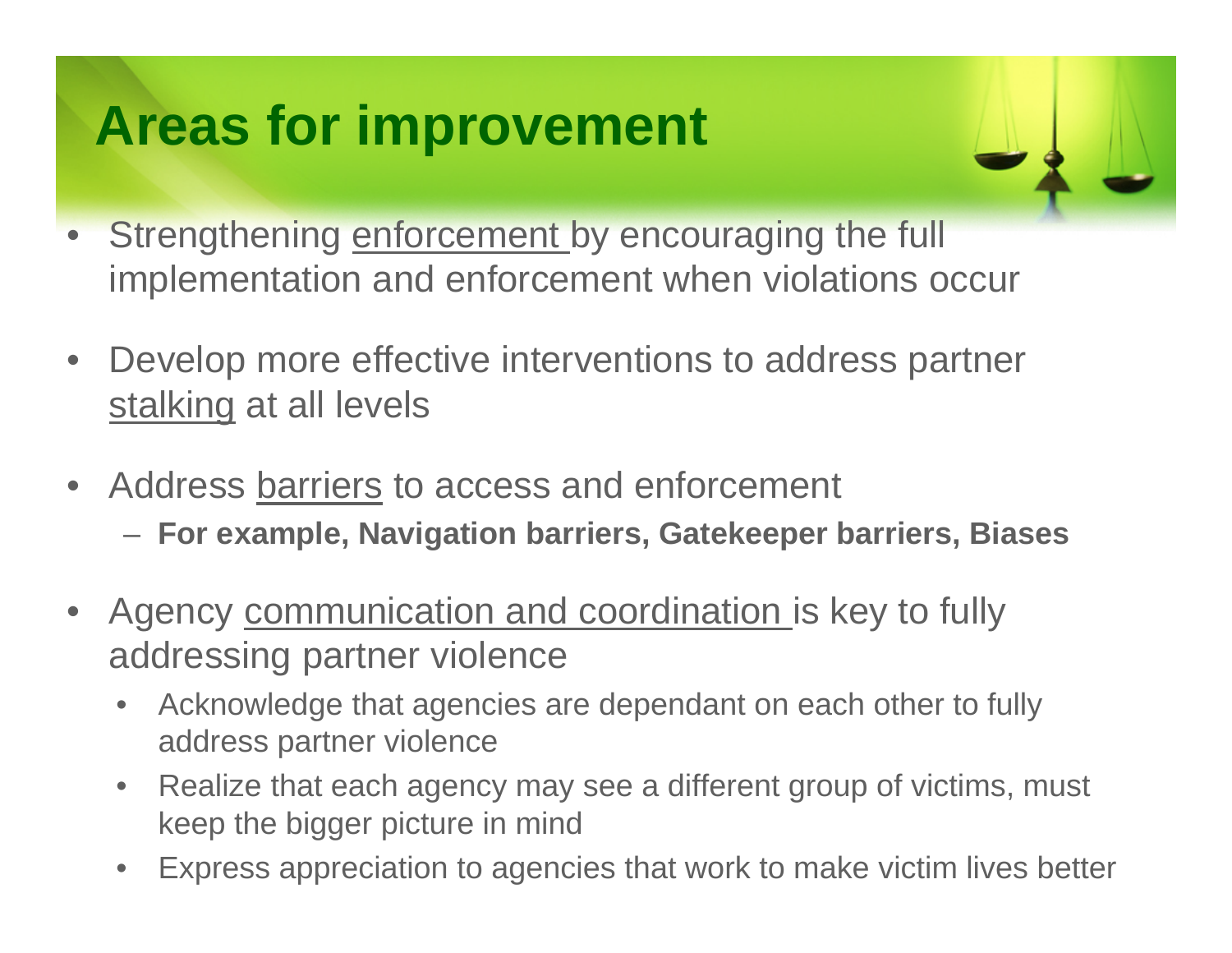### **Some ideas for how to address areas for improvements…**

- Must be examined within the community context:
	- 1. Do a "walk-through" or carefully examining the process and decision making at every point in the process
	- 2. Create systems of feedback and accountability
		- Develop a tracking system for all civil protective order petitions denied and the reason they were denied.
		- Track the number of protective orders granted and for how long.
		- Track protective order violation charges and dispositions.
		- Create a system to lodge complaints about the system.
	- 3. Increase community collaboration including collaboration with researchers